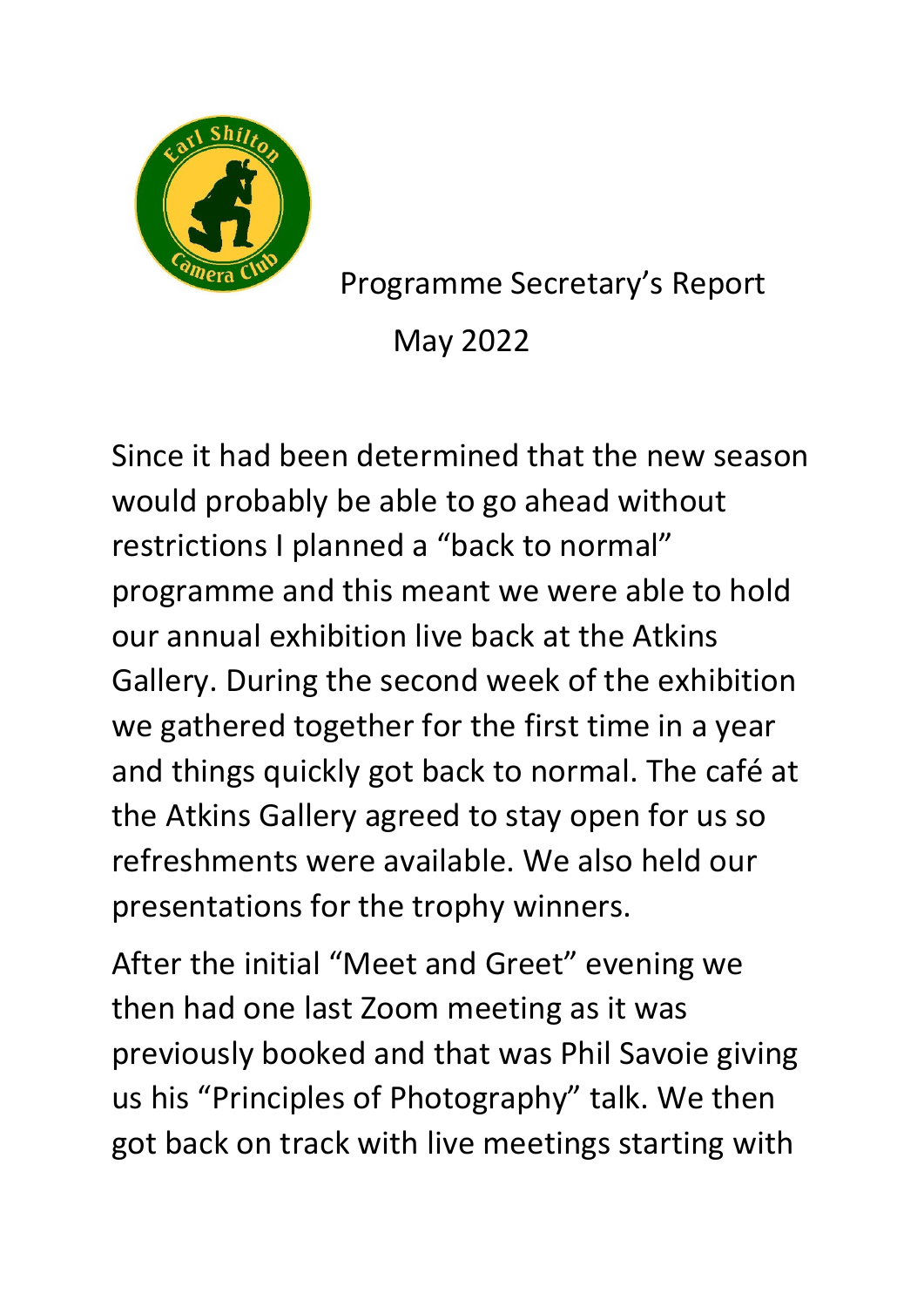our traditional judging masterclass from Andzrej Jablonski followed by the Secretary's Challenge judged by David Gibbins.

This was followed by round one of Photographer of the Year (POTY) and then a studio lighting masterclass by Jules Holbeche-Maund and Phil Mallin. We then had a talk by Anne Sutcliffe called "Travelling Light" and the annual Cedar's Challenge inter-club print competition which this year was between us and Lutterworth as Hinckley club were no longer functioning and Broughton Astley were not yet ready to start.

This was then followed by round two of POTY and then we invested some of our funds for the first time in having a model shoot with a professional model, Ivory Flame which was very successful and much appreciated.

After round three of POTY and the social evening at the Red Lion in Huncote we held the now traditional Trevor Wain UK Landscape competition judged by Chris Baldwin and then a workshop evening with various workstations.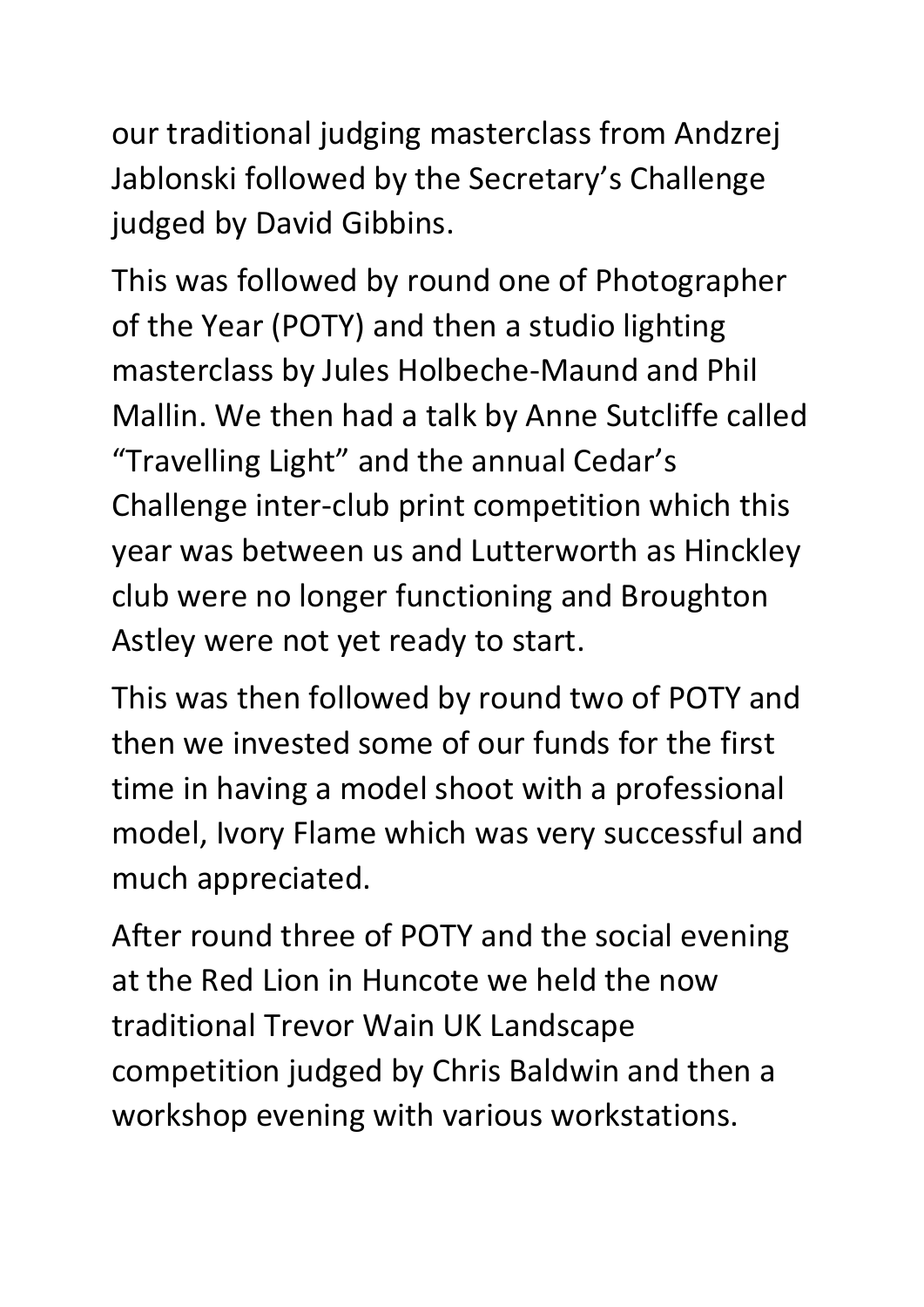We then has a talk by Catherine Knee entitled "Reality is Over-rated" followed by round four of POTY.

As the model shoot had gone well we then invited Geoff Amos in for a model shoot and he came with loads of props and costumes which worked well and as he is local was very good value.

As another first for us we then spent half an evening dispersed around Earl Shilton taking jpeg shots which were then reviewed back at the club room.

Following round five of POTY we then had Bob and Sue Moore giving us a print talk in his inimitable style followed by an inter-club competition at Ashby club judged by Bob Moore!

Following round six of POTY we had a talk on Sports Photography by Steve Williams just in time for hand-in for POTY round seven, a sports round.

After round seven we had an evening viewing a presentation provided by James Botterill covering photo editing in Lightroom with particular emphasis on using colours.